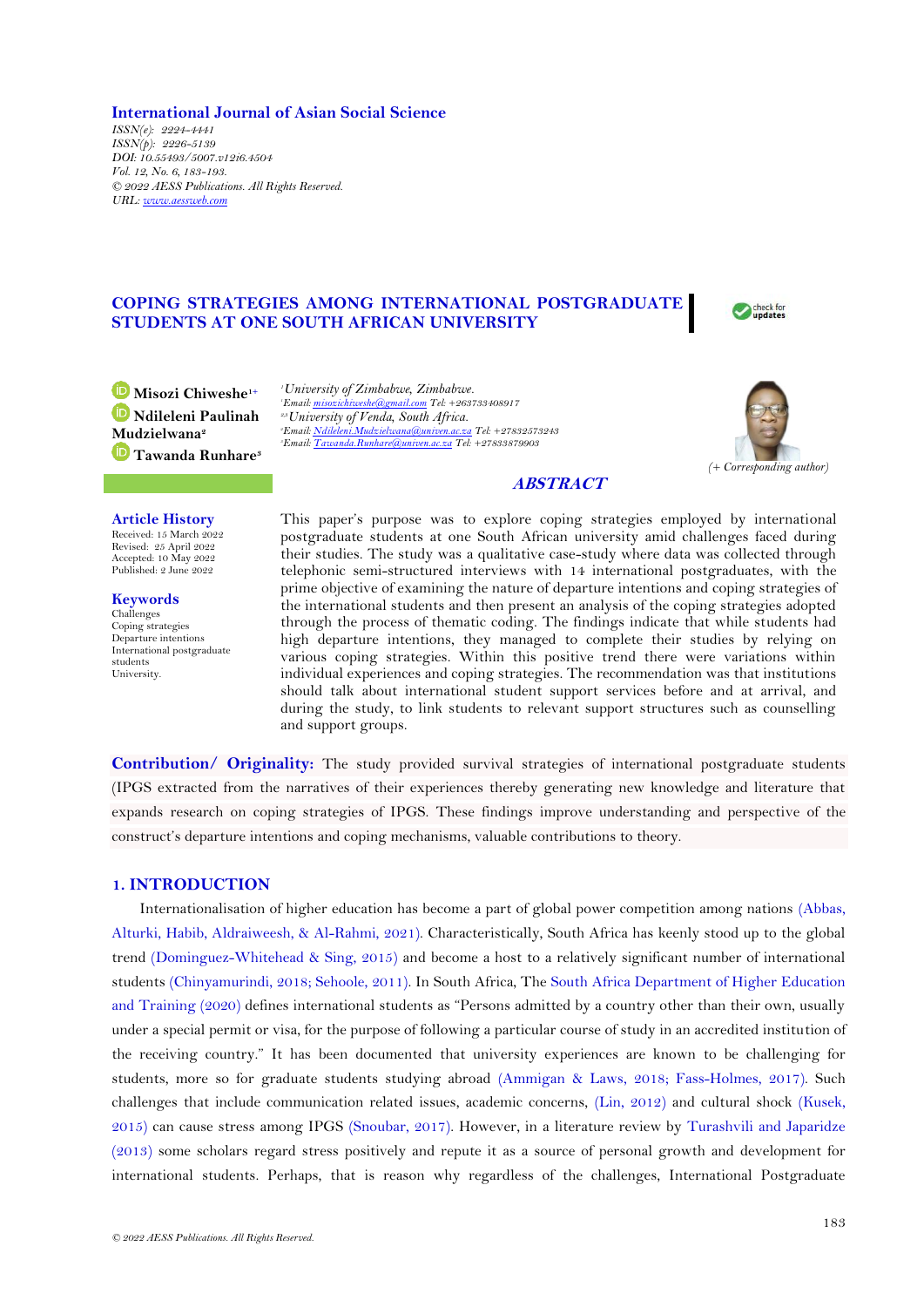students (IPGS) are known to complete their studies despite the challenges that are known to influence the departure intentions of university students [\(Titrek, Hashimi, Ali, & Nguluma, 2016\)](#page-10-5). Accordingly, in their bid for better opportunities such as acquiring a foreign higher degree certificate, future job security and an international life experience [\(Snoubar, 2017\)](#page-10-3) IPGS react to the challenges by coming up with ways of coping with their struggles [\(Turashvili & Japaridze, 2013\)](#page-10-4). What is inconspicuous from studies is the debate on how international students manage to succeed amid the challenges encountered. Far less is known about how IPGS cope with the struggles for them to post success [\(Khanal & Gaulee,](#page-9-4) 2019). This is against the background that internationalisation of higher education is viewed as a contributory factor to the enhancement of institutional status that lead to improved positioning in the competitive world rankings of universities (International [Briefs for Higher Education Leaders,](#page-9-5) [2018\)](#page-9-5). This leads to the question of how IPGS persevere under the harsh conditions of studying abroad. It is, therefore, worth enquiring about the coping strategies employed by IPGS at one South African university. Understanding how international students cope amid struggles encountered creates an encompassing and reliable understanding of their anxieties while studying in a foreign country.

The focus of this paper was, therefore, to explore coping strategies employed amid the challenges faced using the lived experiences of IPGS at one South African university. Coping strategies are used as the conceptual framework to analyse the coping mechanisms displayed by IPGS in universities. In developing the arguments, this article set the following objectives to guide the study:

- (1) To examine the nature of departure intentions among IPGS at one South African university.
- (2) To analyse coping strategies adopted by IPGS at one South African university.
- (3) To provide suggestions to how best South African universities may help IPGS cope with stress which result from the struggles of studying abroad to attract and retain more IPGS.

## *1.1. South Africa's Internationalisation of Higher Education and its Significance*

In comparison to the United States, South Africa comes second after as the main destination for students from Anglophone sub-Saharan countries that also encompass Ghana, Nigeria and Kenya [\(Kwaramba, 2012\)](#page-9-6). Similarly, earlier writings supported by recent writings show that South Africa as a nation, has witnessed a steady growth in the number of international students enrolled in its Higher Education Institutions [HEI] [\(Chinyamurindi, 2018;](#page-9-1) [Kwaramba, 2012;](#page-9-6) [Sehoole, 2011\)](#page-10-0). [South Africa Department of Higher Education and Training \(2017\)](#page-10-6) highlights that during 2013-2014 there were 73 859 international students in South African public universities which saw a substantial growth from the 46 687 enrolled in 2002. The highest percentage (73%) of the international students came from the Southern African Development Community (SADC) countries while other countries on the African continent contributed 16% with 9% of the students coming from the rest of the world. From the SADC countries providing the most students in South Africa, top on the list is Zimbabwe, followed by Namibia, Botswana, Lesotho and Swaziland respectively [\(Kwaramba, 2012;](#page-9-6) [Mokhothu & Callaghan, 2018\)](#page-10-7).

Similarly, globally, South Africa is among the top ten destinations for foreign students and stands as one of the top five in receiving international students in the Sub-Sahara [\(Kwaramba, 2012\)](#page-9-6). The trends are an indication of South Africa's global competitiveness in attracting international students worldwide and the African region. This positive trend of movement in South Africa, as stated by the [South Africa Department of Higher Education and](#page-10-1)  [Training \(2020\)](#page-10-1) is eased by the 1997 SADC Protocol on Education and Training which stipulates that HEI in its member states should reserve at least 5% of their admissions for students coming from other SADC countries and the international students should be given the same treatment as local students in terms of tuition and residence fees [\(Kwaramba, 2012\)](#page-9-6). The aim of the initiative, as the author mentions, was to provide a framework for regional co-operation in addressing educational needs such as standardization of entrance requirements, the harmonization of the academic year and the ease of credit transfer. Further, South Africa has embraced the enterprise with most universities having lower tuition fees for the SADC international students compared to the non-SADC students.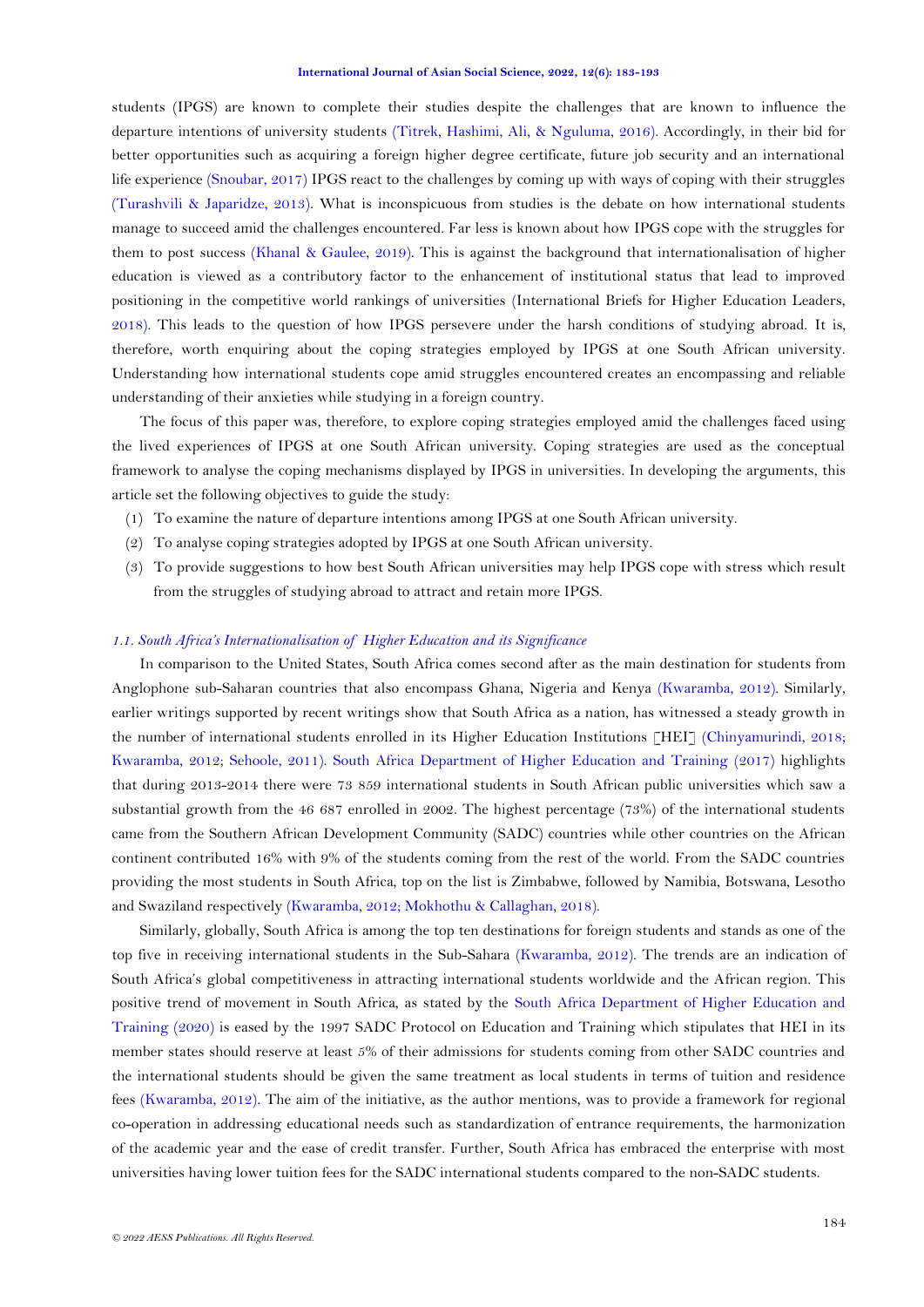By approving the protocol, the South African government undertook its initial step to internationalise higher education in the country which saw the greatest increase realised in IPGS programmes. International students are important to South Africa for financial and academic gains [\(Baklashova & Kazakov, 2016\)](#page-8-2) the critical skills needed for the growth of the economy, enhanced overall reputation, development in research capacity [\(Department of](#page-9-7)  [Business Innovation and Skills, 2013\)](#page-9-7) and correspondingly provides workplace diversity [\(Groarke & Durst, 2019\)](#page-9-8). Reciprocally, IPGS gain academic success, employment opportunities, wider networks, foreign language(s) proficiency, and cultural awareness, among other benefits.

South Africa continues to attract regional foreign students because of the use of English as the medium of instruction, low cost of living [\(Chasi & Quinlan,](#page-9-9) 2021) its proximity, low tuition fees and the perceived high quality and reputation of the South African higher education [\(Department of Higher Education](#page-9-10) and Training: Republic of [South Africa, 2019\)](#page-9-10). However, mobility in HEI of South Africa has again risen steadily [\(Dominguez-Whitehead &](#page-9-0)  [Sing, 2015\)](#page-9-0) reaching about 42 268 foreign students in 2018 of which 34.7 thousand were from the Sub-Saharan with Zimbabwe still sending the largest share of the international students [\(Kwaramba, 2012\)](#page-9-6). With the rising enrolment, appropriate policies are therefore required for international students to enjoy rewarding social and educational experiences [\(Department of Higher Education and Training: Republic of South Africa, 2019\)](#page-9-10).

### *1.2. Departure Intentions of International Students*

In many higher learning institutions, student retention is very important if institutions must remain viable to meet the obligation of the needs of a country. Research has proven that enrolling as a postgraduate student is the onset of a period of recurrent stressful life changes [\(Hatunoglu, 2020\)](#page-9-11) for most postgraduate students because of the multiple events that go with postgraduate experiences that include navigating the new environments, creating relationships and the rigour of postgraduate studies [\(Turashvili & Japaridze, 2013\)](#page-10-4). This is coupled with the inconsistencies between the support students can access and the support they need [\(Coates, 2014\)](#page-9-12). Because of the stressful events, IPGS have greater departure intentions than their domestic counterparts [\(Radloff & Coates, 2011;](#page-10-8) [Van der Meer & Comer, 2011\)](#page-10-9). Departure intention is defined by [Coates \(2014\)](#page-9-12) as "the departure from an institution before the completion of a qualification" and "the analysis of such intentions is important for it offers insights on the space prior to any actual departure into which institutions must intervene". The adverse effect of departure intention is in contradiction to the global move of student retention and attrition reduction in HEI [\(Crosling, Heagney, & Thomas, 2009\)](#page-9-13). For some reason, despite the nagging thoughts of leaving the institutions prematurely, international students remain attentive to their studies. It is because of the deliberate move to study abroad that it is not surprising for IPGS to exhibit characteristic coping strategies moderated by the influences of their stressful experiences abroad. The processes of coping distinctively curb premature departure intentions. [Rilveria \(2018\)](#page-10-10) confirms that developing coping strategies is a human ability to resolve or manage a problem which varies with individuals. Research also suggests that an institution's expenditure on student services is significantly associated to its student retention and attrition such that institutions that prioritise provision of student support services record lower levels of student dropouts [\(Coates, 2014\)](#page-9-12).

## *1.3. The Conceptual Framework of Coping*

Coping strategies are basic categories used to classify how people react to stress [\(Rabenu & Yaniv, 2017\)](#page-10-11). The different coping strategies are generally classified into basic categories of problem-focused, emotion-focused and adjustment-focused [\(Hatunoglu, 2020;](#page-9-11) [Turashvili & Japaridze, 2013;](#page-10-4) [Yue & Lê, 2013\)](#page-10-12). Per the mentioned authors' view, problem-focused coping is employed where one can take steps to change the reality. It seeks to resolve problems or modify the cause of stress. It is a more engaging strategy that includes rational responses focused on information, planned action and confrontation against stressor sources. On the other hand, emotion-focused coping is aimed at regulating emotions associated with the struggles where people resort to other people's support to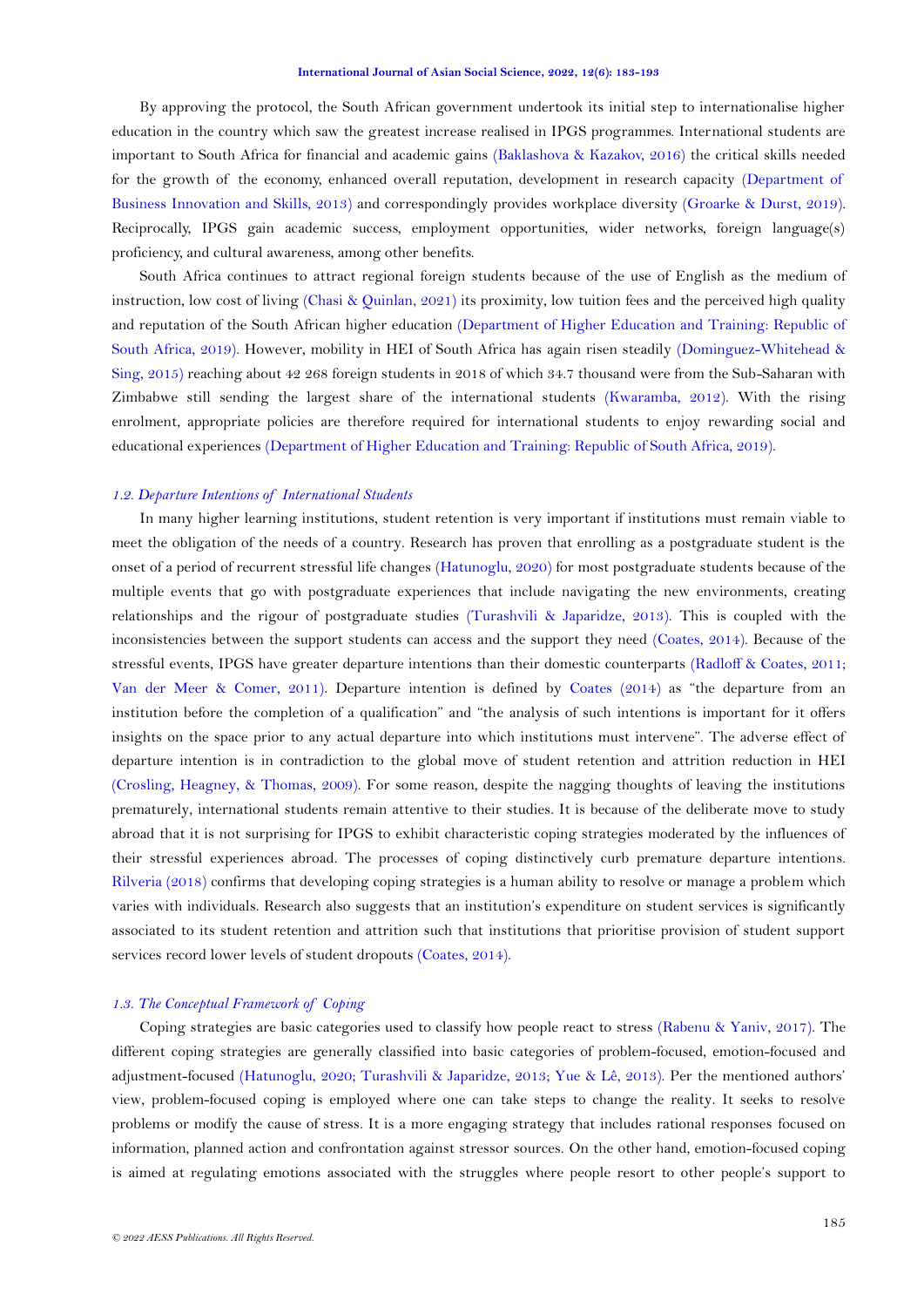handle the situation. It aims to reduce or change the emotional distress associated with the circumstance encountered. Accordingly, emotion-focused coping is a submissive strategy that involves eliminating the emotions with positive reconsiderations against stress sources. Adjustment-focused coping is where students familiarise with the struggles while putting much focus on their studies. It is used to solve the problem by providing a reduction in emotion intensity. One of the turning points in the lives of the youths is the time they attend university which is considered a stressful environment [\(Hatunoglu, 2020\)](#page-9-11) more so for students studying in a foreign country away from the familiar home environments. [Rilveria \(2018\)](#page-10-10) suggests preference of which coping strategies to adopt, and the frequency of use of the strategy will vary from person to person. Bearing that in mind, it was very interesting to explore how IPGS reacted to the unique adversities encountered during their study period. The above classification of coping was the basis that informed the study. This is against the background that, despite the known struggles of international students very little is known about how IPGS respond to the struggles in a South African university set up.

# **2. METHODOLOGY**

The study used qualitative methods of collecting data at one South African university. A purposive sample of 14 IPGS composed of both former and current IPGS constituted the participants. To arrive at the required sample size, convenience and snowballing selecting techniques were employed. The dimensions of departure intentions and coping strategies were captured through audio-taped, one-on-one telephonic interviews using semi-structured questions to allow for a flexible interactive nature of a dialogue with the participants. The study acknowledges the strength of qualitative researches that combine multiple methods of data collection as suggested by [Tracy \(2013\)](#page-10-13) and therefore had the intention of engaging the dynamics and diversity of a focus group to stimulate a discussion that would unmask data not possible to gather by individual telephonic interviews [\(Flick, 2009;](#page-9-14) [Ritchie & Lewis,](#page-10-14)  [2003\)](#page-10-14). But, due to the travel restrictions and social distancing rules triggered by the COVID-19 pandemic at the time of the study, group discussions paused logistical scheduling and social distancing problems and therefore, the study fell short of focus group discussions. The study also took cognisance that, for many qualitative researchers, the best way to understand what is going on is by moving into the organisation being studied and becoming engaged in the activities to experience what it was like to be part of the setting [\(Creswell, 2009;](#page-9-15) [Krauss, 2005\)](#page-9-16). Unfortunately, this was similarly restricted by the COVID-19 pandemic protocols. However, this study had the advantage of the insider research as opposed to outsider research [\(Fleming, 2018\)](#page-9-17). The researchers being student and staff at the university meant they already were native to the site and familiar with some of the potential respondents [\(Greene, 2014\)](#page-9-18) (rephrase). The data captured was managed, sorted and organised through the process of thematic coding. To uphold confidentiality and anonymity of the IPGS, pseudonyms and a combination of the letters IPGS (International Postgraduate Student), level of study (Masters [M] doctoral [D]), status (current/former [c/f]) and numbers 1-14 were used. The pseudonyms adopted were IPGS1cD (international postgraduate student 1 current doctoral) for the first interview participant, IPGS2cM (international postgraduate student 2 current Masters) for the second interview participant, up to IPGS14 depending on the level and status of the student.

## **3. RESULTS AND DISCUSSION**

## *3.1. Departure Intentions of International Students*

The main purpose of the study was to explore coping strategies employed by IPGS amid challenges faced abroad. When asked if IPGS had ever thought of leaving the institution prematurely, the findings suggest that at one point, several of the IPGS thought of leaving the institution due to stresses triggered by challenges encountered during their studies. This validates [\(Radloff & Coates, 2011\)](#page-10-8) assertion that international students have higher departure intentions than local students. For some reasons, none of the IPGS who had thought of leaving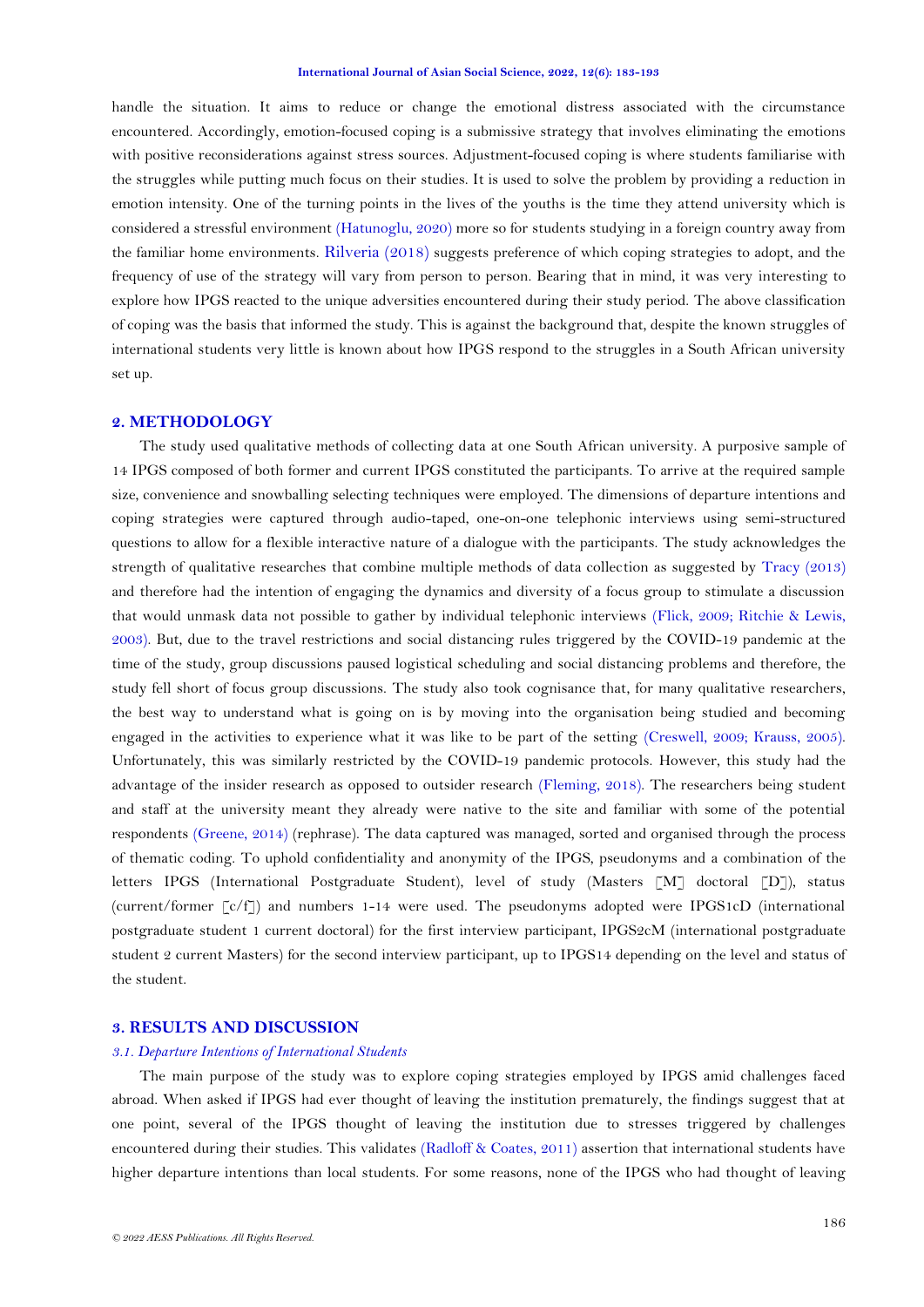the institution left, but they rather chose to remain focused on their studies. The option for soldiering-on hinged on their sheer determination and desire to complete their studies without delay. Among the reasons why IPGS had thought of leaving were that the university did not meet their expectations; they had strained and stressful relationships with supervisors; they faced financial challenges due to the withdrawal of the work-study and the study visa stipulated the name of the university of study. They feared changing the university would violet immigration rules resulting in starting all over the whole rigorous process of becoming an IPGS. Therefore, IPGS painstakingly shared their emotions on departure intentions.

Some IPGS, while they had thought of leaving prematurely could not leave because of their determination to complete the studies. One IPGS shared "… *definitely that thought crossed my mind several times... So, when you see those goals there, you can't just change... because my options were limited, I just had to stay strong and keep focused* (IPGS14fM). Another IPGS add *"at some point it was getting tough. I was not thinking of leaving the institution but I knew in life nothing comes easily …I couldn't wait to finish and leave* (IPGS11fM).

Some of the IPGS had thought of leaving because of the strained relationships with their supervisors but persevered to complete their studies because of the migration issues, where the name of the institution is stipulated on the study visa. The response was "*like I indicated, my supervision relationship was very poor and it was frustrating and I was worried that I was not going to be able to complete my study within the time. The only reason that made me stay was because I was an international student. My visa was for that institution* (IPGS7fD). On the other hand, one respondent was quick to mention that they preferred studying elsewhere but they would rather maintain the same supervisor. The IPGS said "*I have thought of leaving many times and if I finish my Masters studies I would rather register elsewhere for my PhD. I will still be willing to work with my supervisor"* (IPGS2cM).

For some, the intent to leave was because some universities offered better services than the current. They shared, "*There was a time if I had gotten a better offer I think I would have really left (IPGS9fD). "If there are greener pastures somewhere I can withdraw and leave the institution at any time* (IPGS4cD). One more added:

… because at some point I felt the university is not very ideal place especially to postgraduate students specifically international students. …at some point, I was like, … immediately after my masters I should leave the country for another, maybe I could get a PhD somewhere that may stand my taste (IPGS3fM).

One IPGS was stressed because of the funding which was withdrawn midway the study period and was left to fund for themselves. The student lamented "b*ecause they were no longer funding for degrees, they had stopped the work study and the funding was no longer provided as per the standard that we know"* (IPGS12cD).

One IPGS gave an array of the triggers which made her want to leave the university before completion. The student narrated:

So many times, because you know sometimes when things are not moving like you need to access funds and you can't access them. You go to offices and you are looking for services and the services are not given to you, you know, so many times and then there are times when we didn't have water in the residence and sometimes you do not have electricity (IPGS5cD).

However, there were IPGS whose intention to leave was not an option for them because they had clear targets to complete their studies at the institution of study and they also anticipated the challenges at any given university. Both students laughed and stated "D*efinitely not. I came here for a reason* (IPGS6cD). *"No, I have never thought of leaving because every institution has got its own challenges. You are there you just have got to finish* (IPGS10cD).

Surprisingly in this study, most of the IPGS who participated had the intention to leave the university prematurely but still none of the respondents fulfilled their thoughts despite their anxiety levels. Correspondingly, a study on international postgraduate students in New Zealand made similar remarks that international students are more likely to have seriously considered leaving their university before completing their studies but chances were very slim that they would drop studies prematurely [\(Van der Meer & Comer, 2011\)](#page-10-9). The observations confirm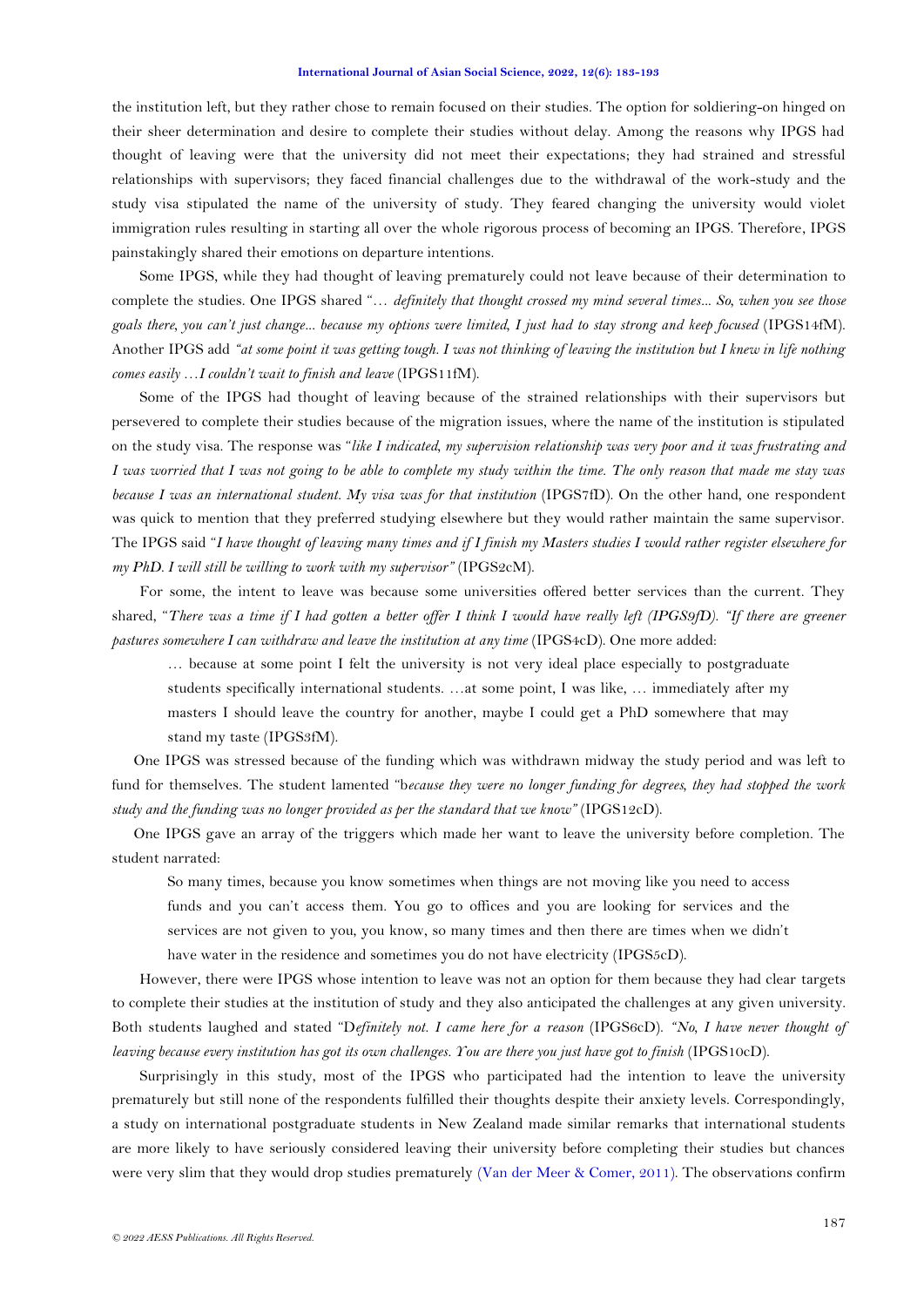earlier studies that have made the same conclusion that challenges motivate international students to develop coping mechanisms that help them succeed with their studies [\(Wu, Garza, & Guzman, 2015\)](#page-10-15). The suggestion is that the more emotionally challenged IPGS were, the more determined they became to successfully achieve their academic goals. The findings of this study are consistent with Tinto's model of integration that suggests the decision to drop out is a process based on the student's institutional environment and background factors (Wu et al., [2015\)](#page-10-15). At the same time, the model suggests it is the relationship between the individual's commitment to the goal of college completion and his commitment to the institution that determines whether the individual decides to drop out or not [\(Swail, 2004\)](#page-10-16). The fact that IPGS became more committed to their studies than focusing on their intentions to leave is a result of their commitment to the institution and the goals of college completion.

# *3.2. Strategies Employed by IPGS to Cope with Engagement Challenges*

After experiencing the said challenges, IPGS made intentional efforts to react to the challenges and came up with creative coping mechanisms to engage in their studies amid the struggles. From the findings, the coping strategies theme was developed that captured the students' reactions. Results revealed three levels of coping strategies adopted by international students. The first, was that the mechanisms were understood to be emotionfocused coping. The second was the problem-focusing coping and the third was the adjustment-focused coping. [Figure 1](#page-5-0) shows that three sub-categories emerged from problem-focused coping, four from emotion-focused coping while four emerged from the adjustment-focused coping.



**Figure 1.** Coping strategies of IPGS.

### <span id="page-5-0"></span>*3.2.1. Problem-Focused Coping*

Some IPGS took an optimistic approach to cope with the unique challenges by taking control of problems that they supposed could be changeable [\(Yue & Lê, 2013\)](#page-10-12) through time management and financial supplementation as pivotal to not only completing their studies on time but to ensure quality work while still dedicating time to other worthwhile activities. One student decided, "*I would say quite a number of challenges but overall the challenges are not beyond my control or something that I wouldn't handle*" (IPGS3fD).

Some IPGS relied on their skill of time management and believed if they dedicated themselves to studies by managing most of the time available around their studies, they could cope well despite the struggles faced. With a laugh, the explanation was:

You know with best work I think it requires one to be dedicated and to always set aside time for your studies. If I get stuck on what to write I always put a hold on the work do some reading and get back. (IPGS10cD).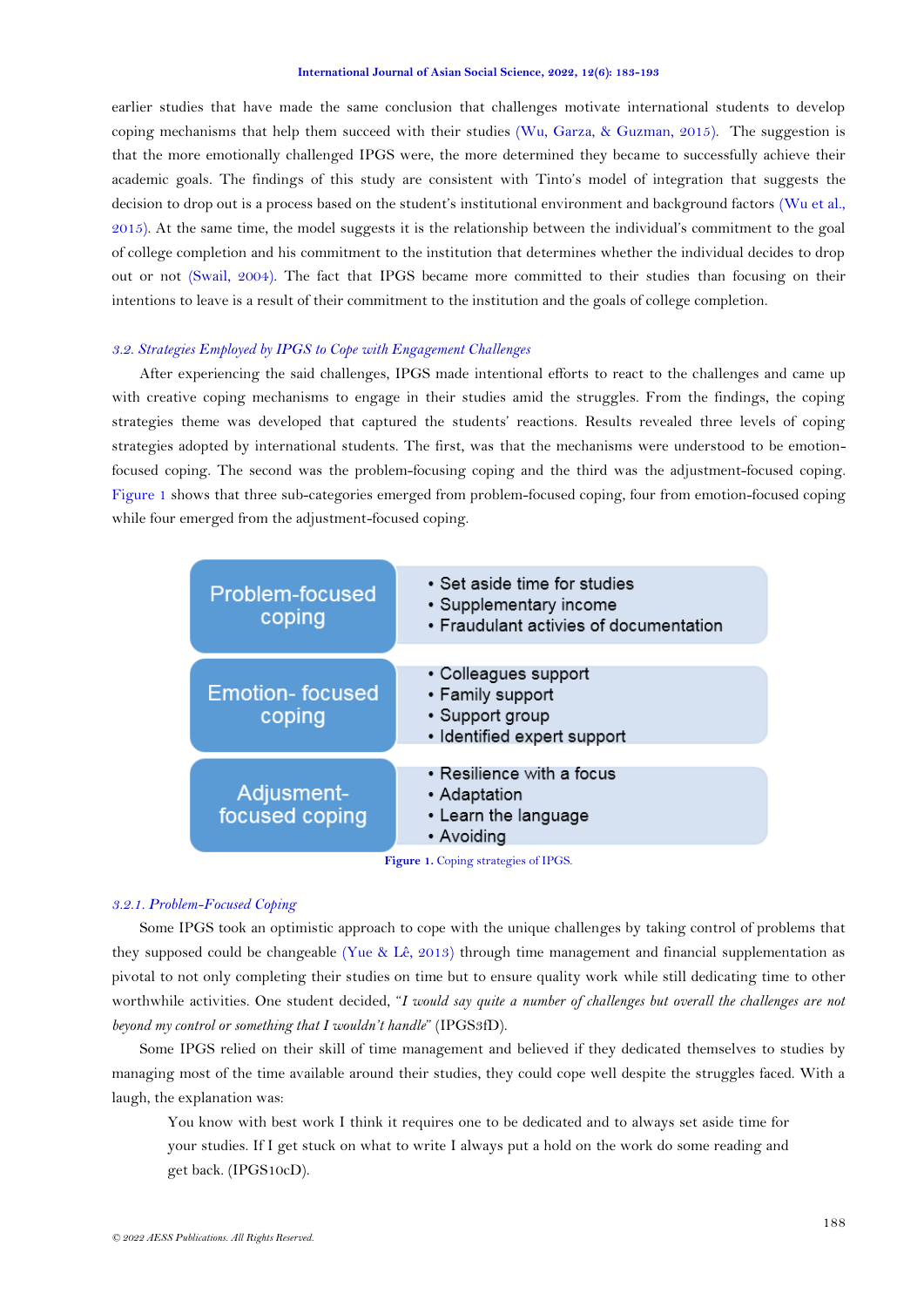One student placed importance on time management. The international student believed it was important to allocate time for reading but also allowed time for all the people who were part of the learning experience as a coping strategy. The student made sure to:

…also try to see if I can have more time with them [faculty] because remember this thing is not all about looking for this information on the internet like literature review and all but you are managing time with the relevant stakeholders and the supervisors involved even with the department (IPGS14fM).

One IPGS decided, if the institution or other people could not help financially, they had to find ways of generating income for survival while still concentrating on their studies. Luckily, the students managed to secure a bursary later. The student revealed:

At some point, I had to seek employment on a part-time basis that was during my masters, but during the PhD, I was continuing with my job and I also managed to secure a bursary. So, it was a relief to that regard (IPGS8cD).

While some students honestly sought employment, it was unfortunate that, as a last resort, some IPGS had to engage in unconventional means to cope with the financial challenges. One student revealed:

. .. and when it comes to the funds that you are supposed to use or for your studies it is quite difficult for postgraduate students to get the funds and they end up resorting to fraudulent activities on documentation and to get the money. (IPGS10cD).

## *3.2.2. Emotion-Focused Coping*

At times IPGS had to deal with issues or situations that were unchangeable and therefore, could not handle the challenges by themselves. They relied on other people to manage the challenges. For such cases, IPGS used emotion-focused coping where they turned to research groups, experts in the field of study and supervisors to intervene for the sake of their emotional, physical and mental well-being. With positive minds, some IPGS appreciated the benefits of a good support system when one is studying away from home and therefore, utilised the dynamics of a support group system to handle the academic struggles. The stories told were:

… Input from my colleagues, where we have weekly presentations. So, I would say with all that support it wasn't all that challenging, because there is a built-in support system here. We have weekly presentations where people give you ideas you think through and then you can improve your work (IPGS 6cD).

So, it means you can deal with it because there is good support from the research group and the supervisor although we sometimes face challenges on the support we are supposed to get … as a university (IPGS2cM).

While also acknowledging the existence of the struggles, one former doctoral student counted on the support of the family back home. The student reflected:

You had to rely so much back from home and the likes. It was a bit challenging ... To me, if you want me to work I would just say no any challenge that comes with postgraduate studies within the university there are challenges and every student could handle" (IPGS3fD).

For the academic challenges beyond the capacities of colleagues and family where the supervisor could have provided, specialised proficiency was sought. One responded suggested "*I actually identified an expert in that area with the methodology I had" (IPGS13fM).*

## *3.2.3 Adjustment-Focused Coping*

As expected, IPGS were not surprised with the struggles encountered in their new environments. Hence the decision was to "*stay strong and keep focused* (IPGS14fM) *on things only applicable to them such that they "sometimes … had*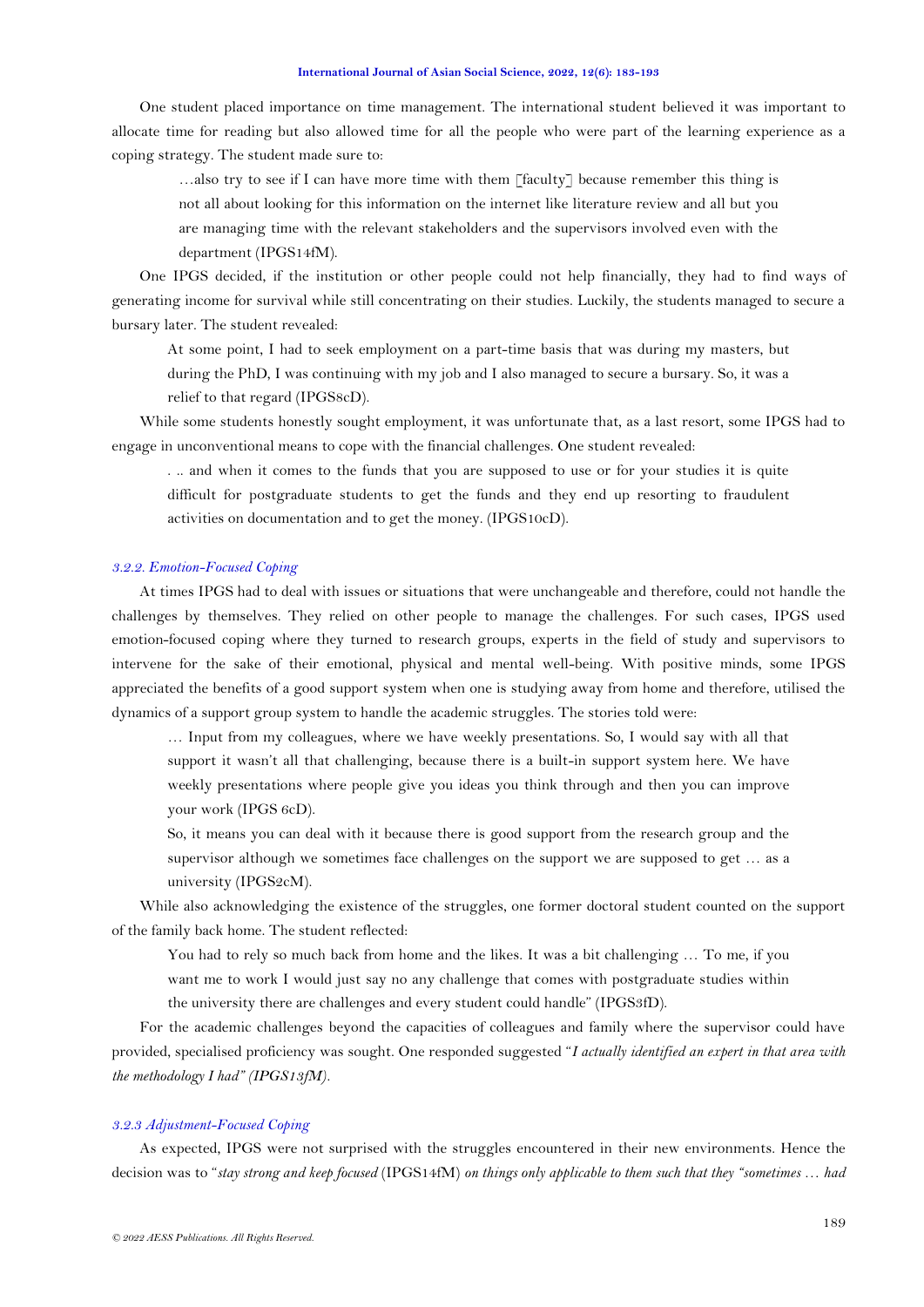*to do without things*" (IPGS5cD). Similarly, IPGS14fM reacted "*Perseverance, aah, at some point it was getting tough. I was not thinking of leaving the institution but I knew in life nothing comes easily. I couldn't wait to finish and leave*" (IPGS14fM).

Some IPGS committed to adjusting to the new environments as a way of managing stressful conditions. One student chose to ignore the stressor events but concentrate on the positives of the struggles strengthened by the prospects of getting a foreign qualification. The narration was:

I would say it doesn't affect me that much. If it doesn't concern me I ignore it. I don't take it so

hard. This is how I cope; I just deal with what benefits me and what is relevant and pertinent for me to be able to achieve the objective that I would want at that time (IPGScD8).

Similarly, another student commented: "*Ya, hey, that one [language barrier] requires one to just relax and just see how things unfold, thus how I deal with it"* (IPGS11fM). And yet another respondent reiterated: "… *you have to endure up until you are certain that your results are out and you have passed and everything. That's it. With other things, you just endure (laugh) you just endure and move on*" (IPGS9fD). The argument is further strengthened when IPGS9fD supported with a chuckle "… *you just have to deal with it in your manner. You just tell yourself that I think you have to brace up and not to make peers hear sometimes as to how you would just move on from it" (*IPGS9fD)*.*

Several IPGS told how they managed to go around the struggles of the language barrier. One student decided to learn the native language to deal with the problem, "... *I have learnt just trying to learn their language to understand and communicate better with them"* (IPGS10cD). Another student saw no offence in her not being fluent in the native language and, therefore, was prepared to mingle with the locals so that she could learn the language faster. The comment she made was:

I think they just have to live with it [her broken native language], I try to pick up a sentence or two and they will laugh at the way I pronounce it. But once I was serious about getting to know them and associating with them, they were like ooh it's cool it's ok, just learn to know like that (IPGS13fM).

Conversely, one student decided not to mingle with people who did not appreciate that she was not conversant in the local language and chose to only socialise with those who accepted her situation of not knowing the language. She narrated, "*I tried to avoid people who had such an attitude. I tried and befriended people who appreciate that you cannot learn a language in a day. It really takes time* [knowing a language]" (IPGS2cM).

The purpose of this study was to highlight the coping strategies employed by IPGS amid challenges they face as foreign students. It was revealed that IPGS used different coping strategies which fell within the framework of the coping strategies and sometimes simultaneously depending on the stressor event [\(Turashvili & Japaridze, 2013\)](#page-10-4). For example, some of the respondents avoided the locals who preferred to use the native language which the IPGS did not understand but at the same time they accepted to learning the language. Naturally, as seen from the reactions, students used a mixture of all the types of coping strategies which undeniably changed as students adapted to the struggles such as language barrier and financial constraints. Similarly, another study in Australia found no clear demarcation among coping categories and in most cases used a combination of the three to cope depending on what kind of a situation was prevailing [\(Yue & Lê,](#page-10-12) 2013). The same study in Australia corroborates that most IPGS had a positive attitude towards the difficulties encountered because of the anticipated prestigious foreign postgraduate qualification. This study disputes the idea that whoever is studying abroad has intentions of gaining permanent residence and securing a job in the country. The reason is that many international students are dynamic individuals who are highly skilled at adapting to living and studying in a country they highly respect (Tran and Gomes "Stereotyping international students is unjust". University World News, The global window on higher education. May 1, 2015. For example, another Australian study of international students in the school of medicine revealed that "the most significant factor that aided participants in their persistence and progression in the medical programme was their key goal of becoming medical doctors" [\(Malau-Aduli, 2011\)](#page-10-17). Scholarly literature on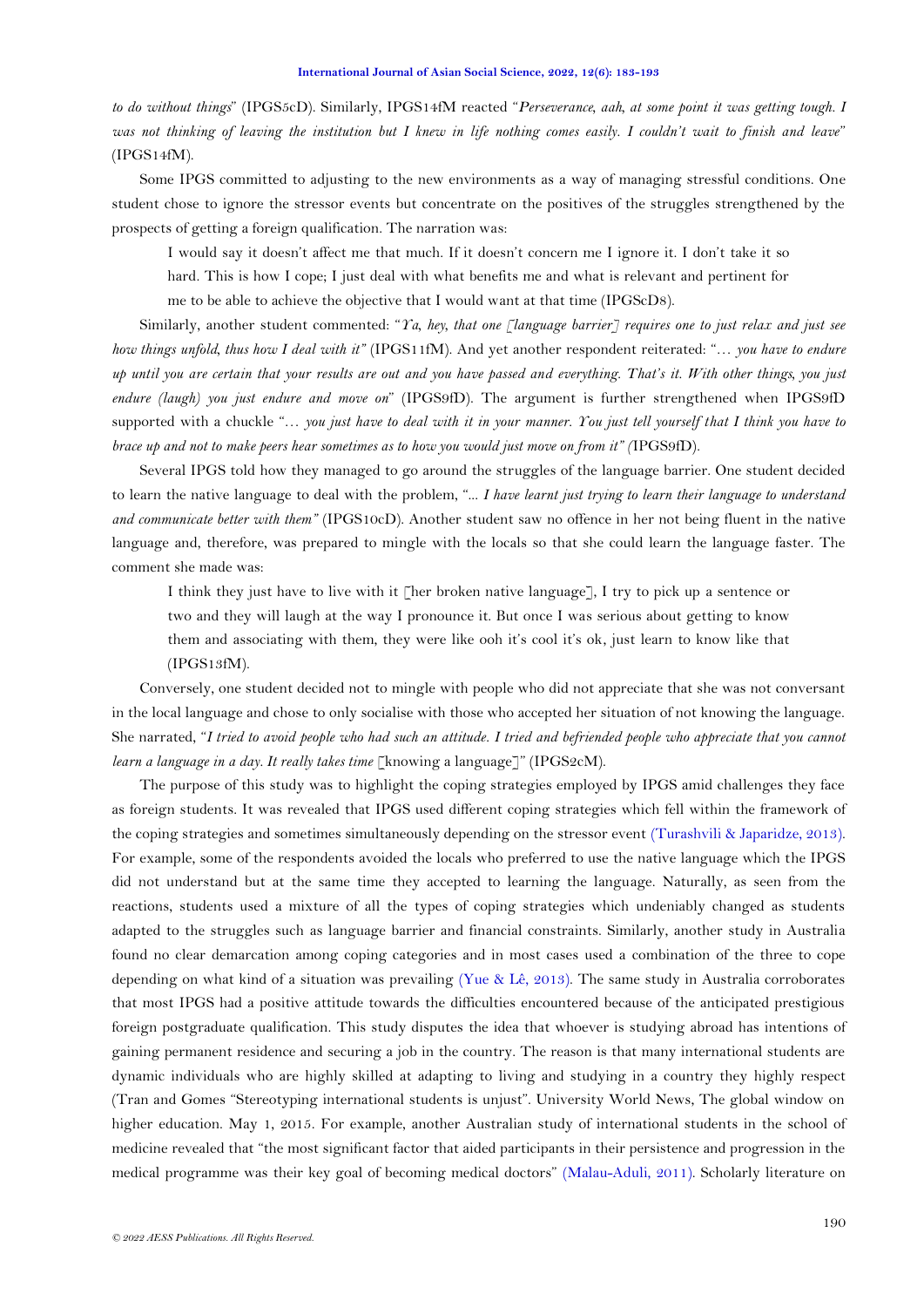IPGS has it that coping strategies effectively boost international student's psychological and social being [\(Yue &](#page-10-12)  [Lê, 2013\)](#page-10-12) and because IPGS made a deliberate decision to study abroad, which itself involves overcoming a range of barriers, they quickly adapted to challenging situations [\(Hovdhaugen & Wiers-Jenssen, 2021\)](#page-9-19) and for that matter IPGS generally preferred problem-coping strategies.

# **4. RECOMMENDATIONS**

There are practical ways institutions can employ particularly for international students to help them persist and succeed in their studies without any struggles. By talking about student support services before arrival, at arrival and during the study period can play a role in linking students to relevant support structures such as counselling and support groups. Students should not be let to navigate their way as some of them often lack confidence to go and seek for services. There is also need for more discussion as a priority, through research, on coping strategies for international students because of the peculiarity of universities and the diversity of international students. More so, studies focused on coping strategies should target different institutions to inform relevant authorities to view coping strategies as unique to certain university peculiarities compared to a universal approach. The sample size was one of the limitations for this study. Future research of such student population should introduce a wider spectrum of data by including university personnel such as counsellors and local students that interacted with the IPGS for triangulation of data sources. Similarly, more significant results can be achieved if various data collection methodologies can be triangulated.

## **5. CONCLUSIONS**

From the evidence provided, IPGS dealt with multiple challenges as part of their academic life. In the process, they developed various coping strategies which were employed simultaneously in their determination to complete their studies. Authors have recognised the challenges experienced by non-traditional students and point at the institution being critical to helping IPGS cope with their studies [\(E. R. Kahu, 2013\)](#page-9-20). The author submits that student engagement can be fostered for all students by adopting institutional practices that activate mediating mechanisms. Without that, the findings suggest students will always turn to friends and family if institutions cannot be of assistance because per [R. Kahu and Nelson \(2018\)](#page-9-21) chronic or extreme anxiety can lead to disengagement and withdrawal. Hence, the stance taken by IPGS to adopt coping mechanisms for the struggles is commendable. While suitable coping strategies are employed, suitable solutions are found, resulting in minimised stressful life among IPGS who in turn gain quality and efficiency from the university experiences abroad. It is therefore crucial for IPGS to use positive coping strategies often to help safeguard against the adverse effects of stress such as ill-health and disengagement from studies and the institution.

**Funding:** This study received no specific financial support. **Competing Interests:** The authors declare that they have no competing interests. **Authors' Contributions:** All authors contributed equally to the conception and design of the study.

## **REFERENCES**

- <span id="page-8-0"></span>Abbas, J., Alturki, U., Habib, M., Aldraiweesh, A., & Al-Rahmi, W. M. (2021). Factors affecting students in the selection of country for higher education: A comparative analysis of international students in Germany and the UK. *Sustainability, 13*(18), 10065.Available at: https://doi.org/10.3390/su131810065.
- <span id="page-8-1"></span>Ammigan, R., & Laws, K. N. (2018). Communications preferences among international students: Strategies for creating optimal engagement in programs and services. *Journal of International Students, 8*(3), 1293-1315.Available at: https://doi.org/10.32674/jis.v8i3.54.
- <span id="page-8-2"></span>Baklashova, T. A., & Kazakov, A. V. (2016). Challenges of international students' adjustment to a higher education institution. *International Journal of Environmental and Science Education, 11*(8), 1821-1832.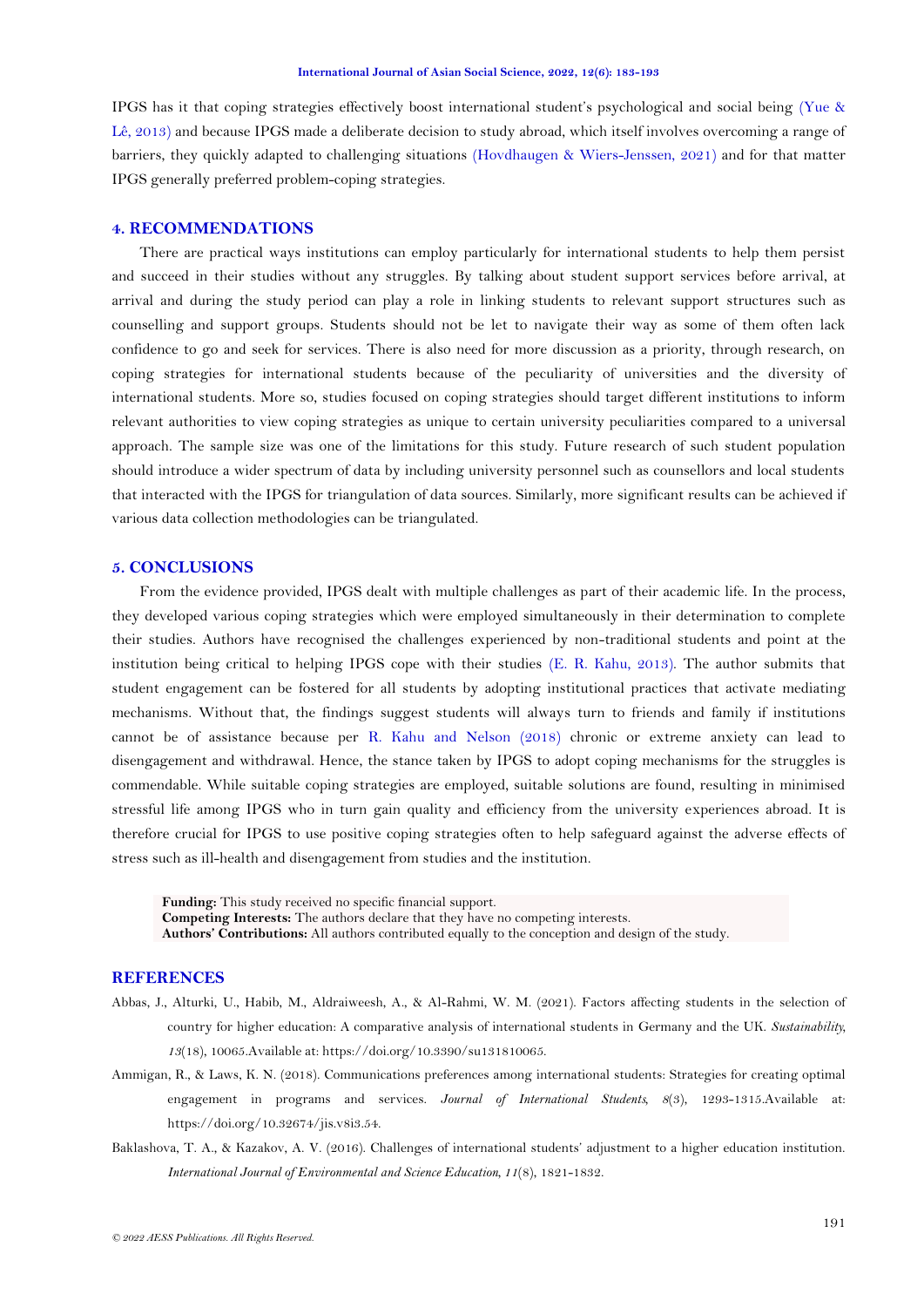- <span id="page-9-9"></span>Chasi, S., & Quinlan, O. (2021). Inclusion in times of covid-19: The case of international students in South Africa. *Journal of Student Affairs in Africa, 9*(1), 205-221.Available at: https://doi.org/10.24085/jsaa.v9i1.1439.
- <span id="page-9-1"></span>Chinyamurindi, W. (2018). Narratives of a sense of belonging: Perspectives from a sample of international students in South Africa. *South African Journal of Higher Education, 32*(3), 209-225.Available at: https://doi.org/10.20853/32-3-2581.
- <span id="page-9-12"></span>Coates, H. (2014). Students' early departure intentions and the mitigating role of support. *Australian Universities Review, 56*(2), 20-29.
- <span id="page-9-15"></span>Creswell, J. W. (2009). *Research design: Qualitative, quantitative, and mixed Methods approaches* (3rd ed.). Los Angeles: SAGE Publications.
- <span id="page-9-13"></span>Crosling, G., Heagney, M., & Thomas, L. (2009). Improving student retention in higher education. *Australian Universities Review, 51*(2), 9-18.
- <span id="page-9-7"></span>Department of Business Innovation and Skills. (2013). The wider international higher education in the United Kingdom. BIS Research Paper No 128.
- <span id="page-9-10"></span>Department of Higher Education and Training: Republic of South Africa. (2019). Policy framework for internationalisation of higher education. Pretoria. South Africa.
- <span id="page-9-0"></span>Dominguez-Whitehead, Y., & Sing, N. (2015). International students in the South African higher education system: A review of pressing challenges. *South African Journal of Higher Education, 29*(4), 77-95.Available at: https://doi.org/10.20853/29- 4-506.
- <span id="page-9-2"></span>Fass-Holmes, B. (2017). International students reported for academic integrity violations: Demographics, retention, and graduation. *Journal of International Students, 7*(3), 664-669.Available at: https://doi.org/10.32674/jis.v7i3.292.
- <span id="page-9-17"></span>Fleming, J. (2018). Recognizing and resolving the challenges of being an insider researcher in work-integrated learning. *International Journal of Work-Integrated Learning, 19*(3), 311-320.
- <span id="page-9-14"></span>Flick, U. (2009). *An introduction to qualitative research* (4th ed.). London: SAGE.
- <span id="page-9-18"></span>Greene, M. J. (2014). On the inside looking in: Methodological insights and challenges in conducting qualitative insider research. *The Qualitative Report, 19*(29), 1-13.Available at: https://doi.org/10.46743/2160-3715/2014.1106.
- <span id="page-9-8"></span>Groarke, S., & Durst, C. (2019). *Attracting and retaining international higher education students*. Ireland: Economic and Social Research Institute (ESRI).
- <span id="page-9-11"></span>Hatunoglu, B. Y. (2020). Stress coping strategies of university students. *Cypriot Journal of Educational Science, 15*(5), 1320- 1336.Available at: https://doi.org/10.18844/cjes.v15i5.5171.
- <span id="page-9-19"></span>Hovdhaugen, E., & Wiers-Jenssen, J. (2021). Motivation for full degree mobility: Analysing sociodemographic factors, mobility capital and field of study. *Educational Review*, 1-22.Available at: https://doi.org/10.1080/00131911.2021.1912712.
- <span id="page-9-5"></span>International Briefs for Higher Education Leaders. (2018). The Boston college centre for international higher education. (7), 1- 40.
- <span id="page-9-20"></span>Kahu, E. R. (2013). Framing student engagement in higher education. *Studies in Higher Education, 38*(5), 758-773.Available at: https://doi.org/10.1080/03075079.2011.598505.
- <span id="page-9-21"></span>Kahu, R., & Nelson, K. (2018). Student engagement in the educational interface: Understanding the mechanisms of student success. *Higher Education Research and Development, 37*(1), 58-71.Available at: https://doi.org/10.1080/07294360.2017.1344197.
- <span id="page-9-4"></span>Khanal, J., & Gaulee, U. (2019). Challenges of international students from pre-departure to post-study: A literature review. *Journal of International Students, 9*(2), 560-581.Available at: https://doi.org/10.32674/jis.v9i2.673.
- <span id="page-9-16"></span>Krauss, S. E. (2005). Research paradigms and meaning making: A primer. *The Qualitative Report, 10*(4), 758-770.
- <span id="page-9-3"></span>Kusek, W. A. (2015). Evaluating the struggles with international students and local community participation. *Journal of International Students, 5*(2), 121-131.Available at: https://doi.org/10.32674/jis.v5i2.429.
- <span id="page-9-6"></span>Kwaramba, M. (2012). Internationalisation of higher education in Southern Africa with South Africa as a major exporter. *Journal of International Education and Leadership, 2*(1), 1-22.